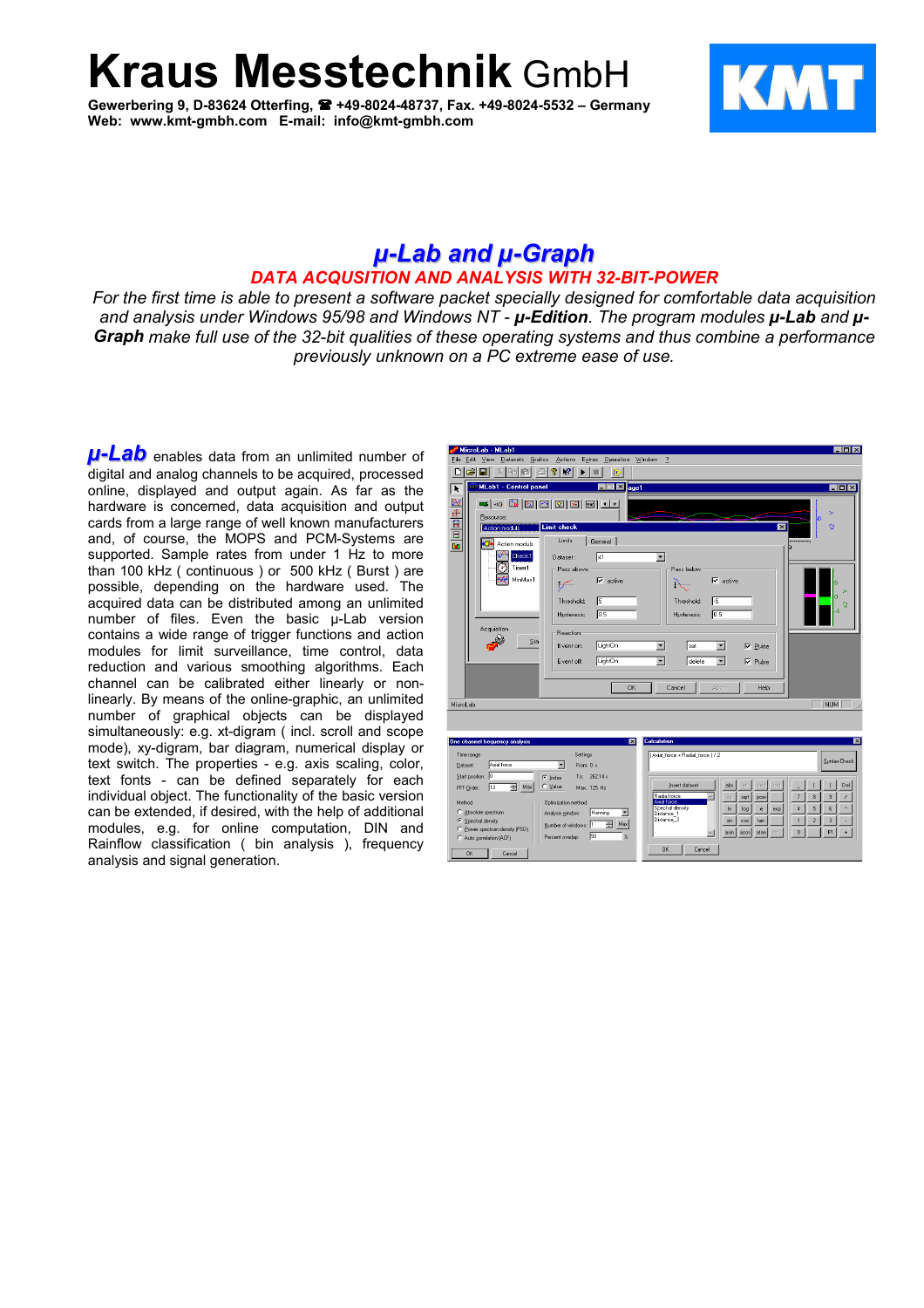*µ-Graph* is a flexible, graphical analysis program for all kinds of measured data. It combines the following functions: quick-look, interactive processing, data management, presentation graphic, statistic, formula generator and, optionally, frequency analysis and bin analysis in a user interface which is particularly intuitive and easy to use. The analysis is carried out simply by dragging ( Drag & Drop ) the marked datasets onto the corresponding button in a toolbar ( e.g. print or FFT ). µ-Graph is, of course, fully compatible to the REMUS-data format. A special highlight is the incredibly fast quick-look function, which enables the largest datasets to be displayed in a fraction of a second: simply click on the dataset name and even several megabytes of measured data appear at once on the screen without any noticable delay together with the most important statistical parameters. The quick-look has even more to offer: with the help of the mouse, any particular dataset can be marked and either printed or displayed in the interactive cursor mode. Here a wide range of functions are available, e.g. line, crosshair and difference cursor, zooming, scrolling, marking and labelling. While scrolling through long sequences of data, bookmarks can be set so that points of particular interest can easily be found again. Each dataset can be displayed in an xt-diagram, xy-diagram, bar diagram or table with manual or automatic scaling. The flexible presentation graphic in µ-Graph enables records and reports to be freely defined. Together with standard functions for drawing and labelling, the OLE interface makes it possible to include objects from other Windows programs (e.g. Excel or Word ).A report that has been designed once can be stored as a template and used again when required simply by clicking a button.

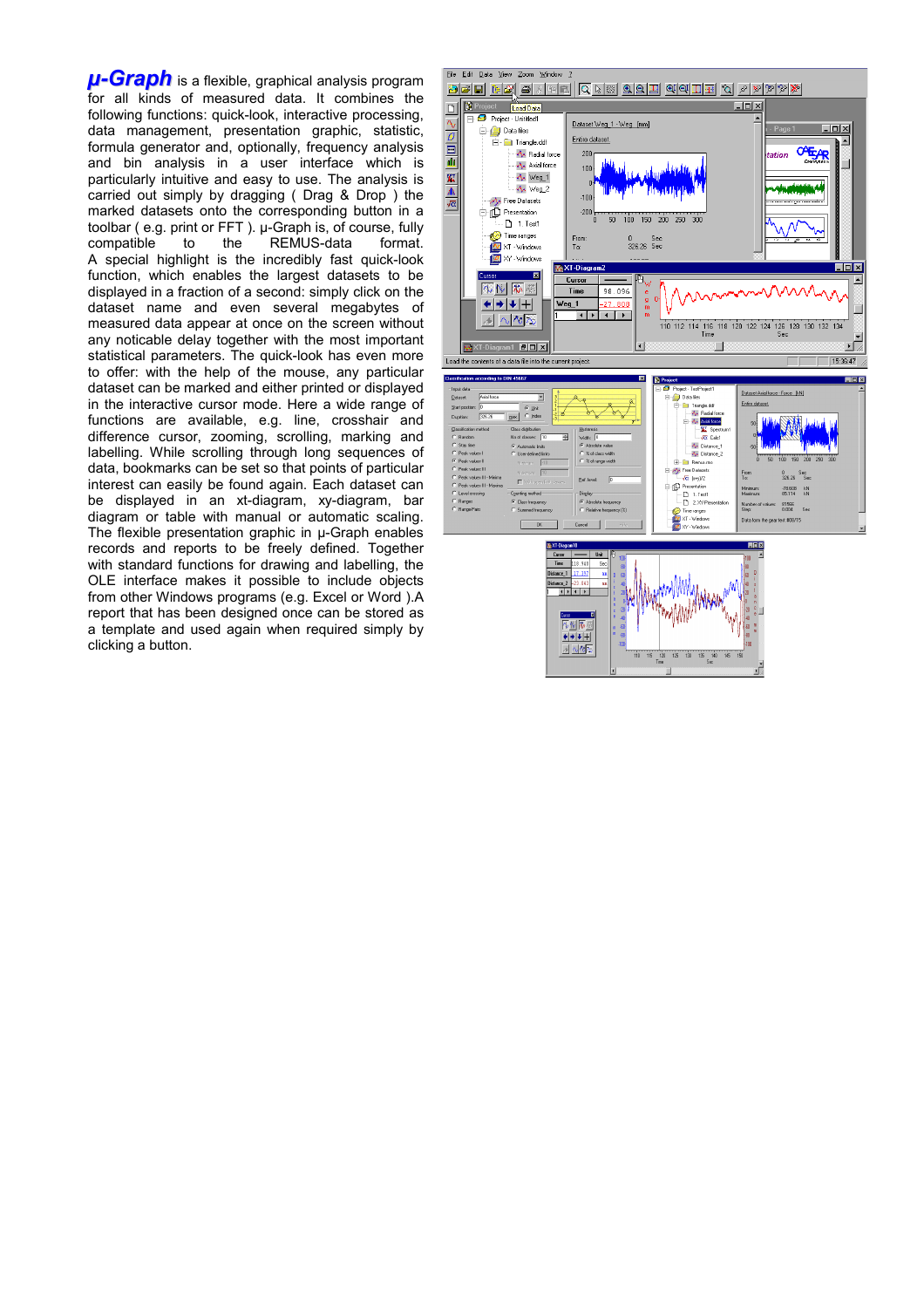| $\mu$ -Lab                                          | Data Acquisition and Online Processing Software                                                                                                                                                                                                                                                                                                                                                                                                                                                                                                                                                           |
|-----------------------------------------------------|-----------------------------------------------------------------------------------------------------------------------------------------------------------------------------------------------------------------------------------------------------------------------------------------------------------------------------------------------------------------------------------------------------------------------------------------------------------------------------------------------------------------------------------------------------------------------------------------------------------|
| <b>General Features</b>                             | 32-bit program optimized for use with Windows NT and Windows'95<br>Recording and generation of an umlimited number of analog and digital channels<br>$\star$<br>Sampling rates (dependent on the hardware used) from < 1Hz to:<br>$\bullet$ > 100 kHz for continuous recording to harddisk<br>Ergonomical handling by:<br>Drag&drop function<br>Context-sensitive menus<br>Tools bars, Tool tips<br>$\star$<br>Language versions - German, English, and French available<br>$\star$<br>Detailed documentation: printed manual and online documentation (PDF)<br>Individual tuning of all default settings |
| <b>Channel Properties</b>                           | Dataset name, label, engineering unit<br>Linear/non-linear scaling<br>$\star$<br>Curve smoothing:<br>Sliding average<br>Weighted sliding average<br>Linear smoothing<br>$\star$<br>Combination of several digital channels to one analog channel<br>$^\star$<br>Limit control for output channels<br>Selective inversion for each digital channel                                                                                                                                                                                                                                                         |
| <b>Data Storage</b>                                 | Storage of an umlimited number of channels and files<br>Ring-buffer storage (Post mortem), dependent only on harddisk capacity<br>$\star$<br>Distributed storage on separate harddisks<br>Single-step recording<br><b>Test series</b><br>Manual and automatic file name definition<br>AutoSave function prevents from data loss<br>Burst recordings to harddisk<br>* Start and stop trigger, pre- and post-trigger                                                                                                                                                                                        |
| <b>Online Graphics</b>                              | Unlimited number of graphic windows<br>Each window may contain an unlimited number of graphical objects, such as:<br>Time history (modes: scroll, scope, erase)<br>XY diagram, Bar graph, Numerics, Switches<br>Input objects<br>Individually definable text styles, axis scaling and colours                                                                                                                                                                                                                                                                                                             |
| <b>Action Modules</b>                               | Limit control<br>Timer<br>Data reduction:<br>Minimum, maximum, average and down-sampling (static and dynamic time range)<br>Peak/valley recording                                                                                                                                                                                                                                                                                                                                                                                                                                                         |
| <b>Option:</b><br><b>Online Arithmetics</b>         | Arithmetical functions with one or more datasets<br>Comfortable formula definition<br>$\star$<br>Numerical and Boolean operations:<br>Basic arithmetics (+, -, *, /, power, square root etc.)<br><b>Trigonometrical functions</b><br>$\bullet$<br>Logarithmic / exponential functions<br>Absolute value, rounded figures, sign function<br>Numerical constants (Euler e, $\pi$ )<br>Re-calculation: degree-to-rad and vice versa                                                                                                                                                                          |
| <b>Action List</b>                                  | 'C'-like programming language for individual data processing<br>Arithmetic functions: see option 'Online Arithmetics'<br>Loop and branch constructs (for, if, else )<br>$\star$<br>Special commands for function generation (test-rig control)                                                                                                                                                                                                                                                                                                                                                            |
| <b>Opt: Online Bin</b><br><b>Analysis DIN 45667</b> | Online classification methods: random counting, time-at-level, peak counting I, II, III,<br>$\bullet$<br>level crossing, range, range-pair counting                                                                                                                                                                                                                                                                                                                                                                                                                                                       |
| <b>Option: Online</b><br><b>Rainflow Analysis</b>   | Online Rainflow analysis                                                                                                                                                                                                                                                                                                                                                                                                                                                                                                                                                                                  |
| <b>Option: Online FFT</b>                           | Online-FFT                                                                                                                                                                                                                                                                                                                                                                                                                                                                                                                                                                                                |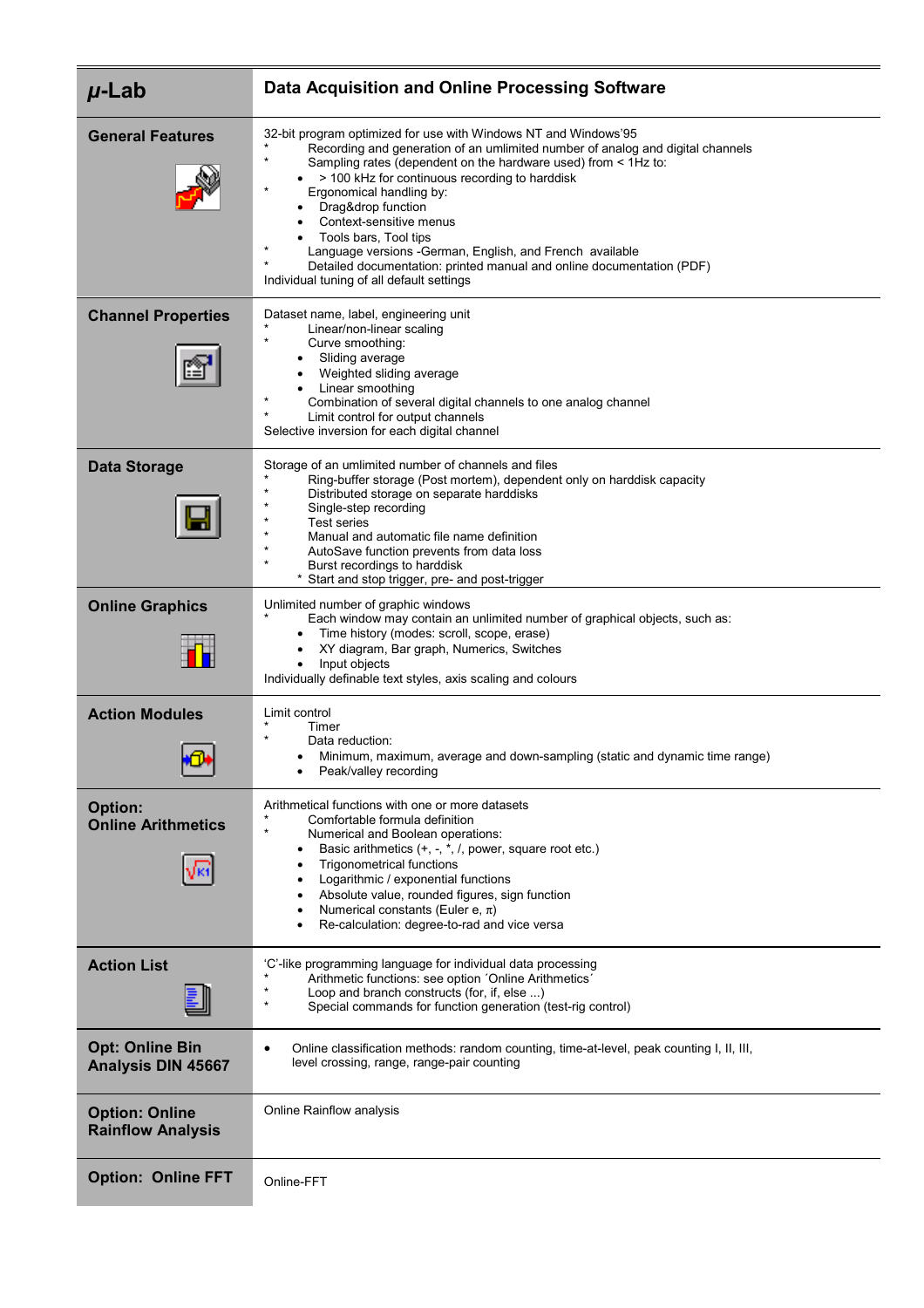| $\mu$ -Graph                | <b>Graphical Analysis Software for Technical Data</b>                                                                                                                                                                                                                                                                                                                                                                                                                                                                                                                                                                                                                                                                                                                                                                                                                                                                                                                                                                                                                                                                         |
|-----------------------------|-------------------------------------------------------------------------------------------------------------------------------------------------------------------------------------------------------------------------------------------------------------------------------------------------------------------------------------------------------------------------------------------------------------------------------------------------------------------------------------------------------------------------------------------------------------------------------------------------------------------------------------------------------------------------------------------------------------------------------------------------------------------------------------------------------------------------------------------------------------------------------------------------------------------------------------------------------------------------------------------------------------------------------------------------------------------------------------------------------------------------------|
| <b>General Features</b>     | 32-bit program optimized for use with Windows NT and Windows'95<br>Ergonomical handling by:<br>Drag&drop function<br>Context-sensitive menus<br>٠<br>Tools bars<br>Tool tips<br>Language version in German, English and French available<br>$\star$<br>Detailed documentation: printed manual and online documentation (PDF)<br>Individual tuning of all default settings                                                                                                                                                                                                                                                                                                                                                                                                                                                                                                                                                                                                                                                                                                                                                     |
| <b>Data Management</b><br>E | Evaluation of data files of any size including special configurations, such as:<br>Ring-buffer files (Post mortem)<br>$\bullet$<br>Data stored in separate files<br>$\bullet$<br>Data stored on separate harddisks<br>Data server for optimized access to network data<br>$\star$<br>Structured data tree display of file contents<br>$\star$<br>Active quick-look display<br>$\star$<br>Individual labelling of datasets, ranges and sample points<br>$\star$<br>Unlimited number of datasets/channels<br>$\star$<br>Selective deletion of datasets<br>$\star$<br>Modification of dataset properties:<br>Dataset name<br>$\bullet$<br>Label<br>Engineering unit<br>Scaling (linear/non-linear)<br>Commentary text<br>Import of other formats:<br>ASCII-table<br>RMS, DAT, DIF<br>dBase<br>$\star$<br>Automatic report generation for all analysis steps<br>$\star$<br>Project management, e.g. combination of data files<br>$\star$<br>Save and load function for project configurations<br>Clear relation between analysis results and original datasets<br>Parallel processing of datasets with different sample rates     |
| <b>Interactive Display</b>  | Display of any number of datasets as:<br>Time history<br>XY diagram<br>Bar graph<br>Table<br>Cursor functions:<br>Time cursor<br>Crosshair cursor<br>Differential cursor<br>Interpolation of cursor values for datasets having different sample rates<br>$\star$<br>Flexible zoom functions:<br>Individual up and down zooming<br>Full-range display<br>Horizontal and vertical scrolling<br>Re-activation of up to ten past zoom ranges<br>Setting, selection and deletion of bookmarks<br>Combination of diagrams<br>Flexible axis scaling:<br>Manual scaling for each dataset<br>Optimized auto-scaling for each dataset<br>Auto-adjust function for all datasets in one diagram<br>$^{\star}$<br>Overlayed display of datasets having different sample rates<br>$\star$<br>Marking and labelling of sample points and data ranges:<br>Joint storage with appropriate data file<br>• Fast re-display of markers by clicking on them in the data tree structure<br>Selective display and printout of markers and labels<br>$\star$<br>Individual curve colours and line styles<br>Integrated legend and cursor data display |